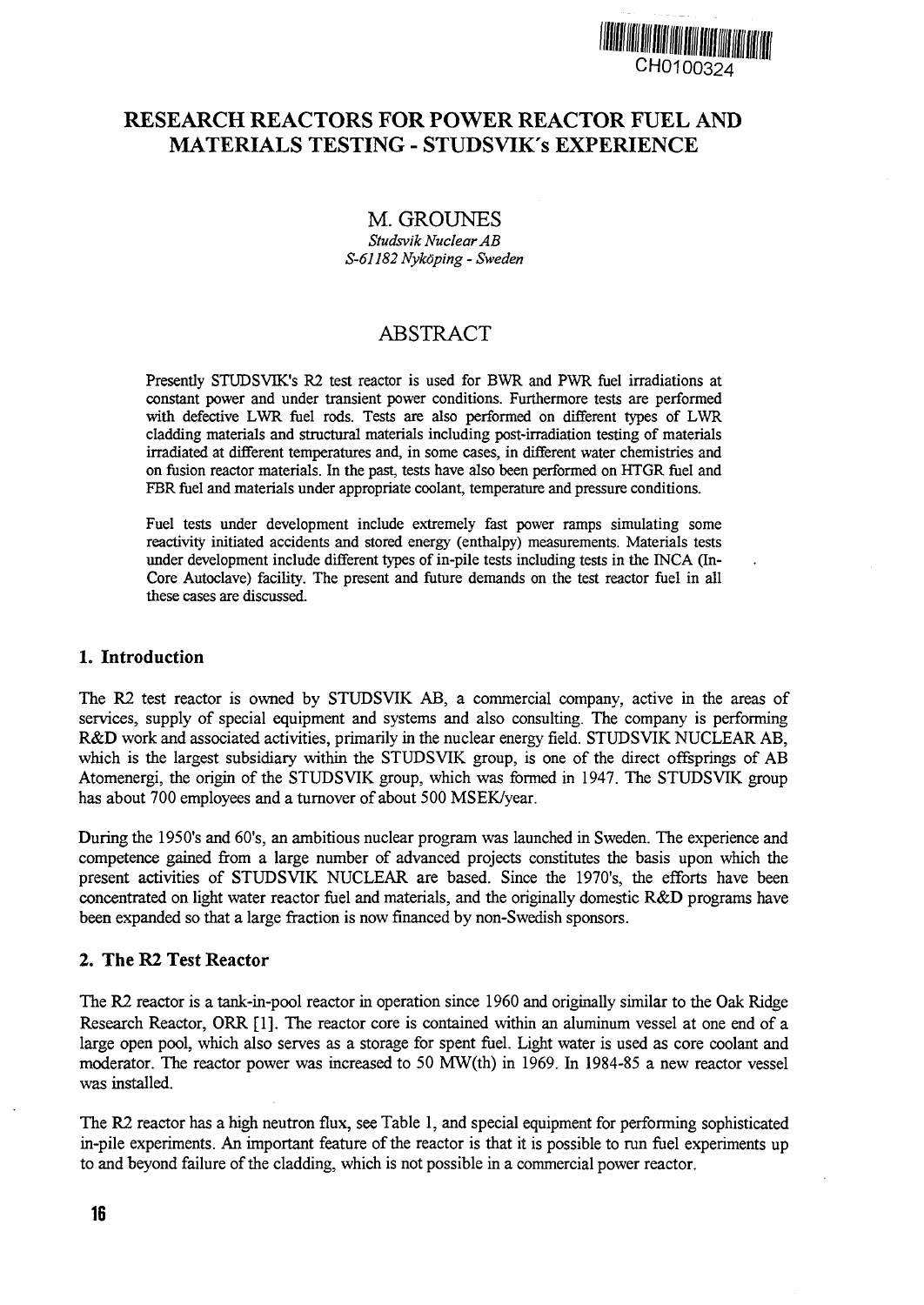**Table 1** Technical Data for the R2 Test Reactor

| Power                                  | 50 MW(th)                                           |
|----------------------------------------|-----------------------------------------------------|
| Moderator/coolant                      | H <sub>2</sub> O                                    |
| Reflector                              | $D_2O$ , Be                                         |
| Fuel length                            | 600 mm                                              |
| Fuel assembly length                   | 924 mm                                              |
| Fuel assembly cross section            | $79x82$ mm <sup>2</sup>                             |
| Number of fuel plates per assembly     | 18                                                  |
| Neutron flux in experimental positions |                                                     |
| Thermal                                | $(0.3-2.5) \times 10^{14}$ n/(cm <sup>2</sup> ·sec) |
| $Fast (>1$ MeV)                        | $(0.5-2.5) \times 10^{14}$ n/(cm <sup>2</sup> ·sec) |

The components of the core are arranged in an 8x10 lattice, typically comprising 46 fuel elements, 6 control rods, about 12 beryllium reflector assemblies and a number of in-pile loops, irradiation rigs and aluminum fillers.

The R2 driver fuel assemblies are, since the beginning of 1993, of the LEU type. They have 18 curved fuel plates containing an aluminum-clad aluminum/uranium-silicide matrix. The initial fuel content is  $400g$ <sup>235</sup>U per fuel assembly, enriched to less than 20 %. The burnup of the spent fuel of this type reaches about 65 %.

The R2 reactor and some of its irradiation facilities have been described in the literature [2,3]. Most base irradiations of test fuel (irradiations at constant power, where fuel burnup is accumulated under well-defined conditions) are performed in boiling capsules (BOCA rigs). Some base irradiations and all ramp tests (irradiations under power changes) are performed in one of the two in-pile loops, which can be operated under either BWR or PWR pressure and temperature conditions. The ramp tests, simulating power transients in power reactor fuel, are achieved by the use of <sup>3</sup>He as a variable neutron absorber. Structural materials, such as samples of Zircaloy cladding, steels for pressure vessels and vessel internals and candidate materials for advanced reactors can also be irradiated in special rigs either in the loops or in special NaK-filled irradiation rigs in fuel element positions with a well-controlled irradiation temperature. Special equipment for in-pile corrosion experiments in the loops has recently been developed.

#### **3. Fuel R&D - earlier work**

Since the early 1970's, a long series of bilateral and international fuel R&D projects have been conducted under the management of STUDSVIK NUCLEAR [4-6]. These projects have been pursued under the sponsorship of different organizations: the bilateral projects mainly by fuel vendors and the international projects by different groups of fuel vendors, nuclear power utilities, national R&D organizations and, in some cases, licensing authorities in Europe, Japan and the U.S. In most of the projects, the clad failure occurrence was studied under power ramp conditions utilizing the special ramp test facilities of the R2 test reactor. In recent years the projects have not been limited to PCI/SCC (Pellet-Cladding Interaction/Stress Corrosion Cracking) studies. Some of them also included other aspects of fuel performance: end-of-life rod overpressure studies and defect fuel degradation experiments.

Ramp testing in the R2 test reactor began in 1969. In the present Ramp Test Facility, introduced in 1973, the fuel rod power during a ramp test in a loop is controlled by variation of the <sup>3</sup>He gas pressure in a stainless steel double minitube coil screen which surrounds the fuel rod test section. The principle of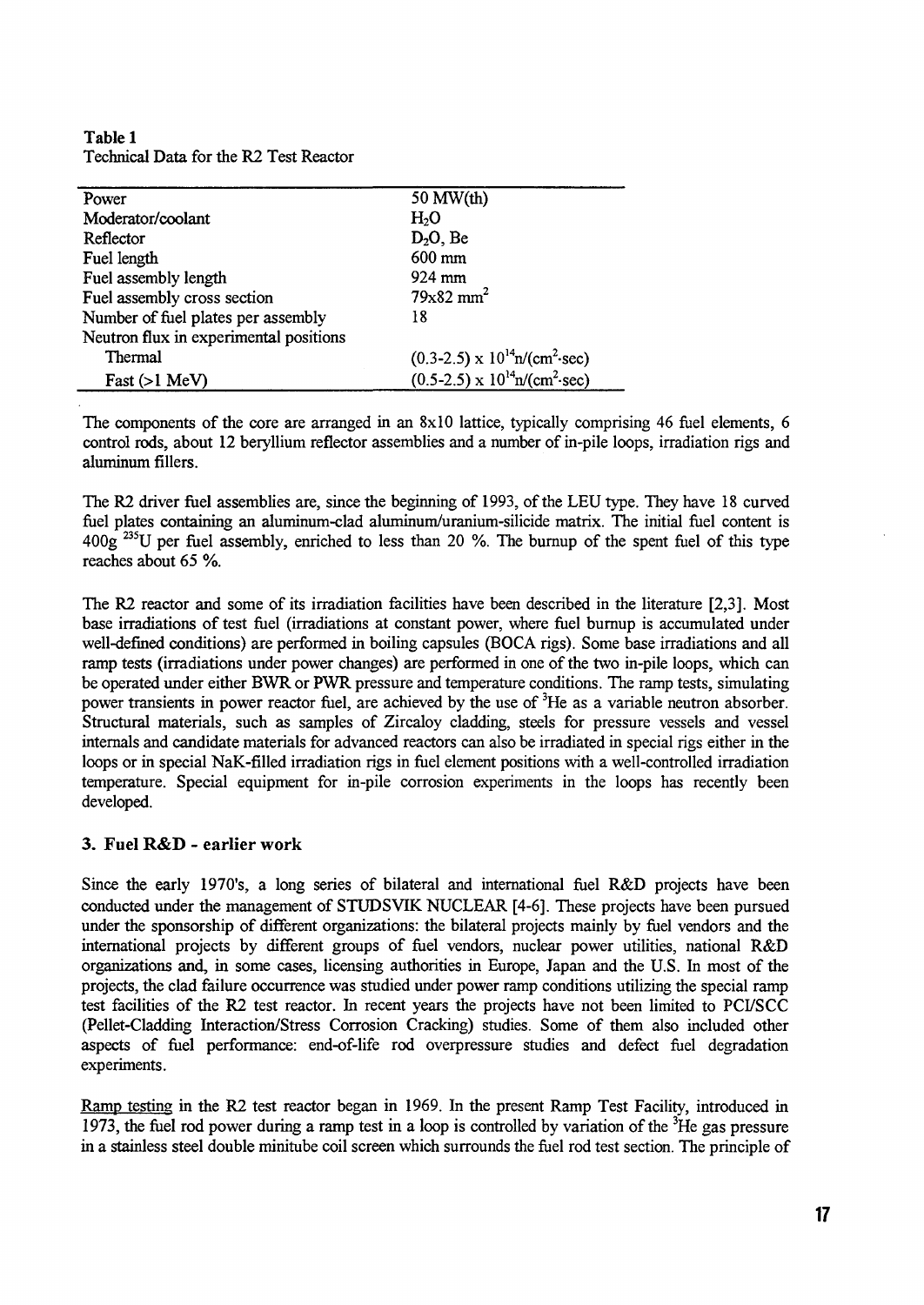operation of this system is based on the fact that <sup>3</sup>He absorbs neutrons in proportion to its density, which can be varied as required by proper application of pressure. The efficiency of the <sup>3</sup>He neutron absorber system makes it possible to increase test rod power by a factor of 1.8 to 2.2 (depending on the fissile content of the fuel). In order to achieve a higher power increase than a factor of about 2, the reactor power must be increased before or simultaneously with the "<sup>3</sup>He ramping". This technique with combined ramp systems is called "double step up-ramping" and makes it possible to increase the test fuel rod power by **a** factor of about 3. In the Ramp Test Facility ramp rates can be achieved in the range of 0.01 W/(cm-min) to about 3 000 W/(cm-min). The maximum achievable ramp terminal level depends on the neutron flux in the experimental position and on the fissile content in the test rod.

The rod overpressure experiments utilized the on-line measurements associated with the ramp tests combined with non-destructive examinations between reactor cycles and destructive examinations after the irradiation. When LWR fuel is used at higher and higher burnups the question of how the fuel might behave when the end-of-life rod internal pressure becomes greater than the system pressure attracts a considerable interest. On one hand end-of-life overpresure might lead to clad outward creep and an increased pellet-clad gap with consequent feedback in the form of increased fuel temperature, further fision gas release, further increases in overpressure etc. On the other hand increased fuel swelling might offset this mechanism.

The defect fuel degradation experiments also utilized the on-line measurements associated with the ramp tests and combined these with non-destructive and destructive examinations after the irradiation. Fretting type failures are predominant causes of the very few fuel failures that have occurred in recent years in LWRs. These primary failures are sometimes followed by secondary failures which frequently cause considerably larger activity releases. In such cases the subsequent degradation of the defect fuel rods by internal hydriding of the cladding and by oxidation of the fuel are the common destructive mechanisms.

During the 1970's extensive series of HTR fuel irradiations were performed in a special HTR gas loop system operating with on-line measurements and analyses of the released fission gas and of the fuel temperature.

#### **4. Fuel R&D - upcoming work**

The question of the ramp behavior in LWRs at "ultra-high" burnup (above 50 MWd/kgU) has been widely discussed in recent years as regards both normal and off-normal ramp rate conditions. However, only limited experimental information seems to be available at burnup levels beyond 30 MWd/kgU.

The concerns relate to the impact of changes in the physical properties of the fuel pellets at high burnup and their effects on the ramp behavior of the fuel rods. The fuel pellets tend to crack up in minor fragments and may no longer behave as solid bodies. The fission gases will be entrapped in a magnitude of small bubbles and might cause unacceptable fuel rod swelling on up-ramping. Other concerns relate to the loss of thermal conductivity and the impact of the rim zone on fuel ramp behavior.

The prospective ULTRA-RAMP project will constitute a combination of three groups of ramp projects. The ramp behavior and ramp resistance of current fuel types would be studied both under normal operating conditions ("slow" ramps), under off-normal operating conditions ("fast" ramps or transients simulating ramps corresponding to ANSI Class II and III events), and under "ultra-fast" conditions related to some ANSI Class IV events.

A few recent simulated RIA experiments (Reactivity Insertion Accidents) with high burnup fuel (55 and 65 MWd/t) have focussed interest on Class IV events. STUDSVIK is proposing a new type of "ultrafast" ramps, faster than the fast ramps performed in earlier safety-related ramp projects but slower than the simulated RIA experiments. These new "ultra-fast" ramps could reach e.g. 100 kW/m during an 1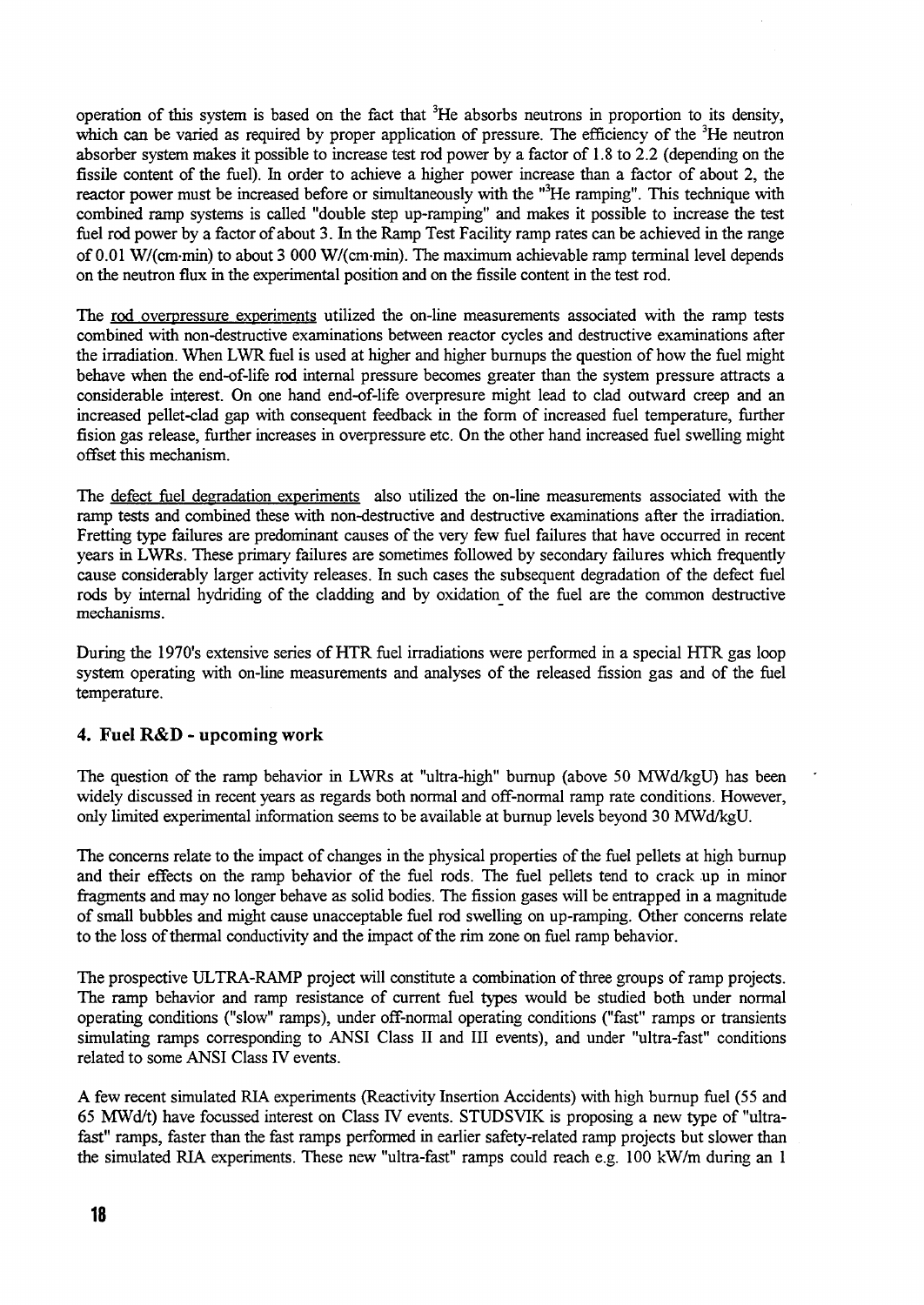sec effective ramp time, corresponding to an enthalpy increase of 45 cal/g. Preparations for a demonstration experiment of this type are in progress.

The stored energy in fuel rods, the enthalpy, depends on the fuel design (dimensions, materials) and also burnup. This quantity is an important parameter in connection with safety considerations such as LOCA evaluations. The R2 test reactor is well suited for scram experiments where the thermal response of different types of fuel rods can be compared. The measurements can be performed by use of the R2 reactor's calorimetric rod power measurement system. Evaluation of an already performed demonstration experiment, STEED-I, on unirradiated fuel rodlets is in progress. An upcoming international project, STEED-II, will be based on tests of irradiated fuel rodlets.

#### **5. Structural materials R&D**

Specimens of structural materials are now irradiated either in rigs that only allow irradiations during whole 400-hr reactor cycles or in rigs where shorter irradiations, down to less than an hour, are possible. The specimens are either in direct contact with the loop water (temperature selected in the range 230 - 350 °C) or in some cases specimens of pressure vessel steels have been nickel plated in order to avoid corrosion problems during longer irradiations. In-pile rigs for fuel element positions are also used where the specimens are heated by gamma heating. In these rigs close temperature control (about  $\pm 10$  °C) has been maintained by placing the specimens in specimen holders filled with a NaK alloy. Varieties of these rigs are also used up to a temperature of  $550^{\circ}$ °C.

Recent work on stainless steels has to a large extent been concentrated on investigations of fusion reactor materials and on prospective FBR vessel materials. In this work tensile tests, fatigue tests and stress corrosion tests have been performed after irradiations to displacement doses of up to 10 dpa. Other types of post-irradiation tests, such as creep tests, CT tests and corrosion tests have also been performed. In-pile stress relaxation tests have also been performed. Presently in-pile creep tests are under development.

Experiments in the field of water chemistry and corrosion have been performed at Studsvik since the 1960's. A new facility, INCA (In-Core Autoclave) has been developed and put in operation [3]. The design of the facility is flexible in order to make it possible to rebuild it for different types of experiments, and has focused on the ability to control and monitor the water chemistry. The INCA is installed in one of the main in-pile loops. Test specimens and reference electrodes are installed in the facility. Degassed and deionized high purity water is fed into the facility. In order to establish a certain water chemistry different additives and impurities  $(H_2O_2, H_2, O_2, Li, B, Zn$  etc.) can be added to the system. The INCA facility can operate under both BWR and PWR conditions. Fast (>1 MeV) and thermal neutron fluxes up to 1.9 and  $2.0 \times 10^{14}$ n/cm<sup>2</sup>, respectively can be achieved. The INCA facility is suitable for different kinds of experiments, for instance materials irradiations, waterside corrosion studies and in-core material testing, all under controlled water chemistry condition.

#### **6. Future requirements on the R2 fuel**

Potential requirements can be divided into different categories as follows:

- Future ramp tests on LWR fuel as regards
- \*\* Higher burnups<br>\*\* Higher rann ter
- Higher ramp terminals levels
- \*\* Higher ramp steps<br>\*\* Higher ramp rates
- Higher ramp rates
- Other in-pile tests on fuel and structural materials \*\* Longer fuel cycles